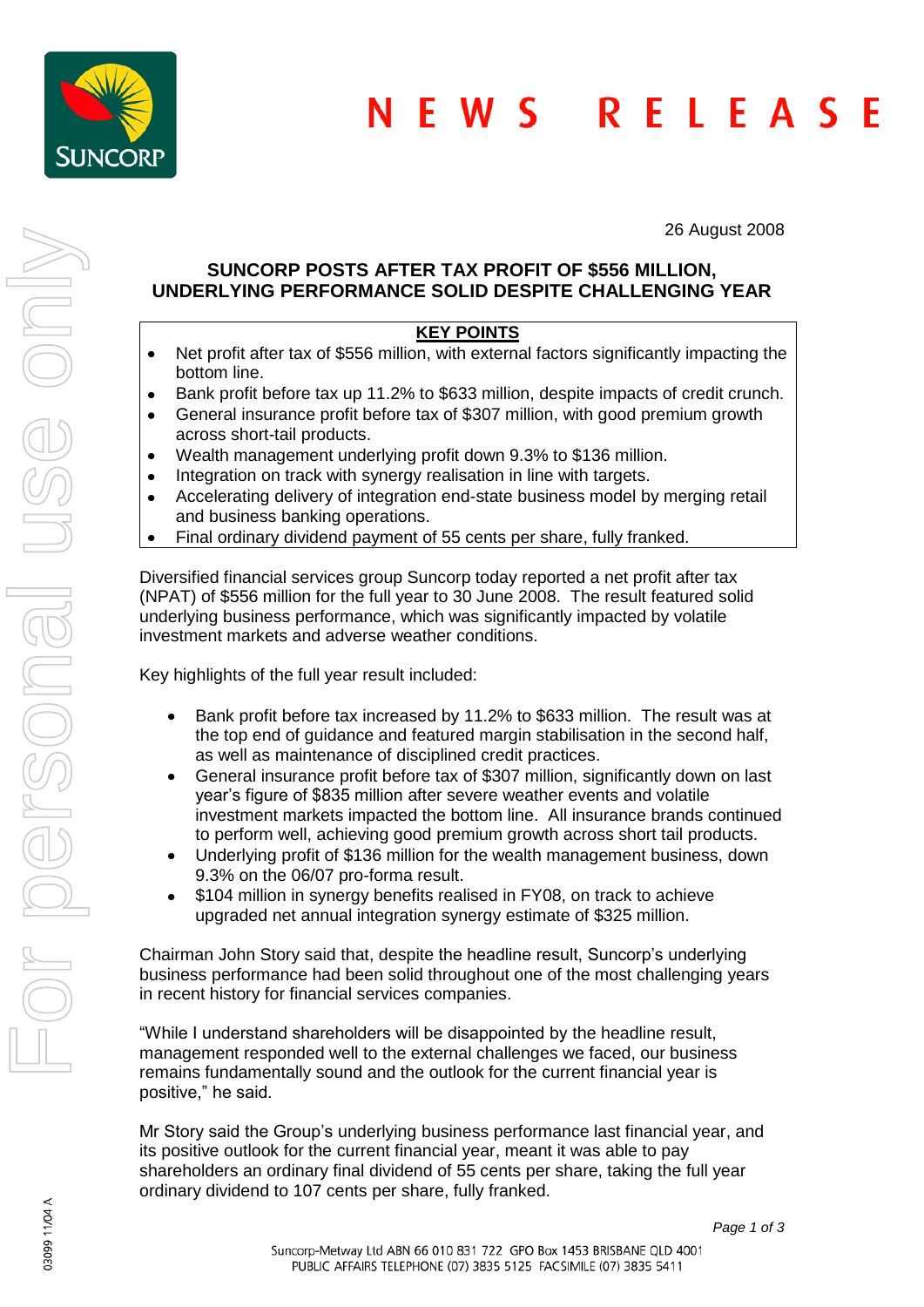

#### RELEAS **NFWS** - F

Chief executive John Mulcahy said Suncorp was well positioned to respond to external market challenges.

"Like most Australian financial services companies, our results for the last financial year were directly and indirectly impacted by external events," Mr Mulcahy said.

"However, underlying business performance and momentum was maintained and we are well placed to ride out any further deterioration in the market, as well as take advantage of any improvement in the industry cycle."

Mr Mulcahy also said the Promina integration remained on track with the Group expecting to achieve its upgraded annualised synergy estimate by June 2010.

"The business made good progress on its integration program, as evidenced by the fact that the synergy realisation run rate is ahead of target, while integration costs remain well managed," he said.

## **Accelerating delivery of end-state business model**

Mr Mulcahy said the Group was prudently managing its way through the current operating environment and was taking the internal and external measures that shareholders and other stakeholders would expect.

"The Group is responding to current market conditions with a renewed focus on cost management by reducing discretionary spending, reducing duplication and looking for ways to reach its integration end-state business model more quickly," he said.

As part of this process, Suncorp has decided to merge its retail and business banking operations. Current retail bank group executive David Foster will lead the combined banking business.

"Merging our banking operations makes sense in the current economic environment and market cycle. This change has been on the radar for some time and the timing is now right. The Promina merger is well advanced and we have the merger team expertise and infrastructure in place to help drive this change," Mr Mulcahy said.

Mr Mulcahy also announced changes to Suncorp's management team after personal insurance group executive Robert Belleville confirmed his intention to retire.

Bernadette Inglis, currently group executive for strategy, people and corporate services, has been appointed group executive for personal insurance. Mr Belleville will work alongside Ms Inglis for a three month transition period before moving to a nine month consultancy role.

In confirming his retirement, Mr Belleville said he had enjoyed the challenges of integrating Suncorp's personal insurance business following the Promina merger.

"Although I have been considering retirement for some time, I agreed to delay my plans to take on the challenge of aligning Suncorp's range of insurance brands. Now that the integration and brand alignment planning is well advanced, I've decided to take a step back from the day to day running of the business," Mr Belleville said.